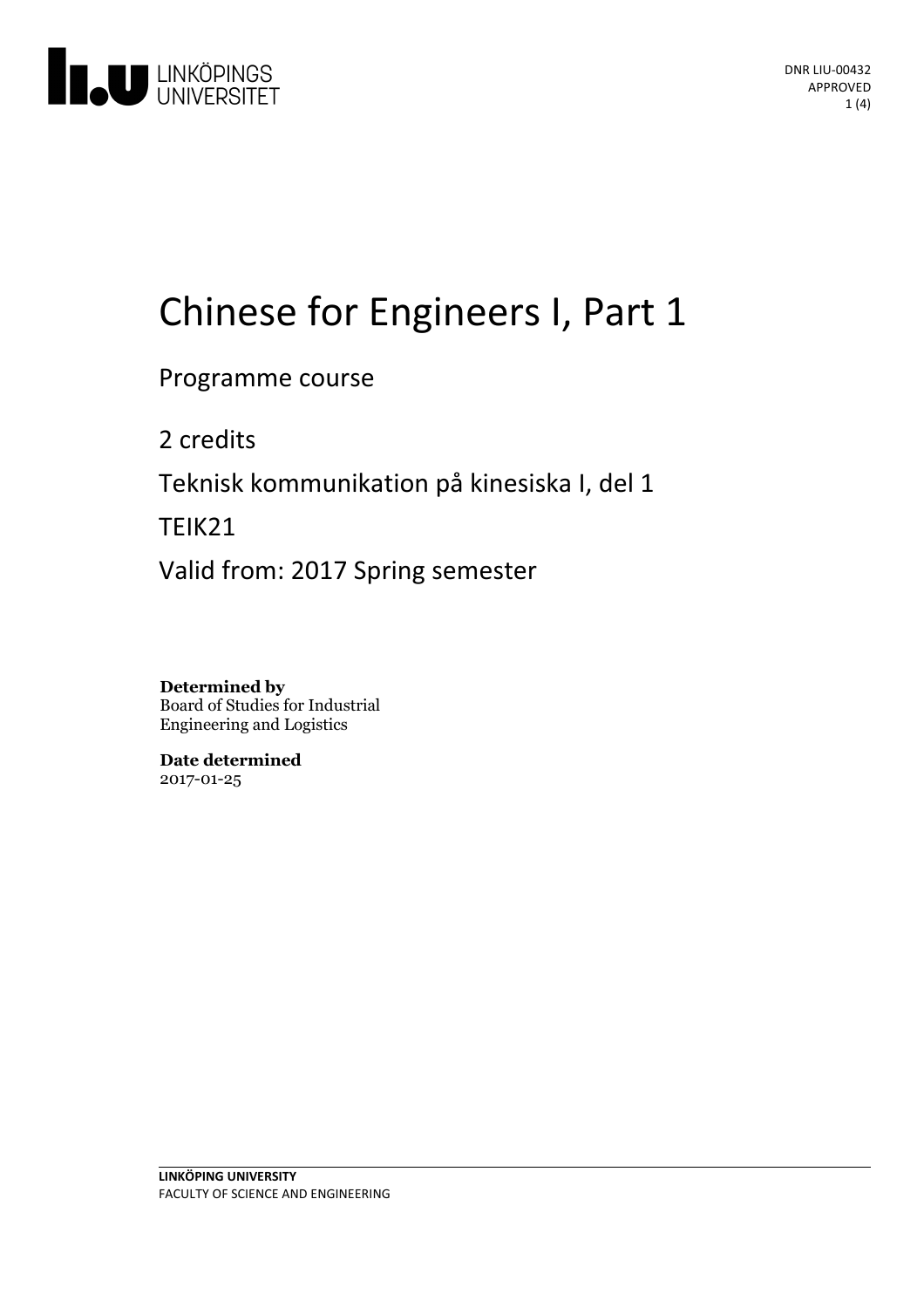# Main field of study

Language and Culture

Course level

First cycle

#### Advancement level

 $G_1X$ 

#### Course offered for

- Industrial Engineering and Management International, M Sc in Engineering
- Applied Physics and Electrical Engineering International, M Sc in Engineering

#### Entry requirements

Note: Admission requirements for non-programme students usually also include admission requirements for the programme and threshold requirements for progression within the programme, or corresponding.

#### Examination

| TEN2 | Written examination | 1.5 credits | U, 3, 4, 5 |
|------|---------------------|-------------|------------|
| KTR1 | Oral examination    | 0.5 credits | U.G        |

#### Grades

Four-grade scale, LiU, U, 3, 4, 5

#### Other information

*Supplementary courses:* Chinese for Engineers I - part 2

#### Department

Institutionen för ekonomisk och industriell utveckling

## Director of Studies or equivalent

Johan Holtström

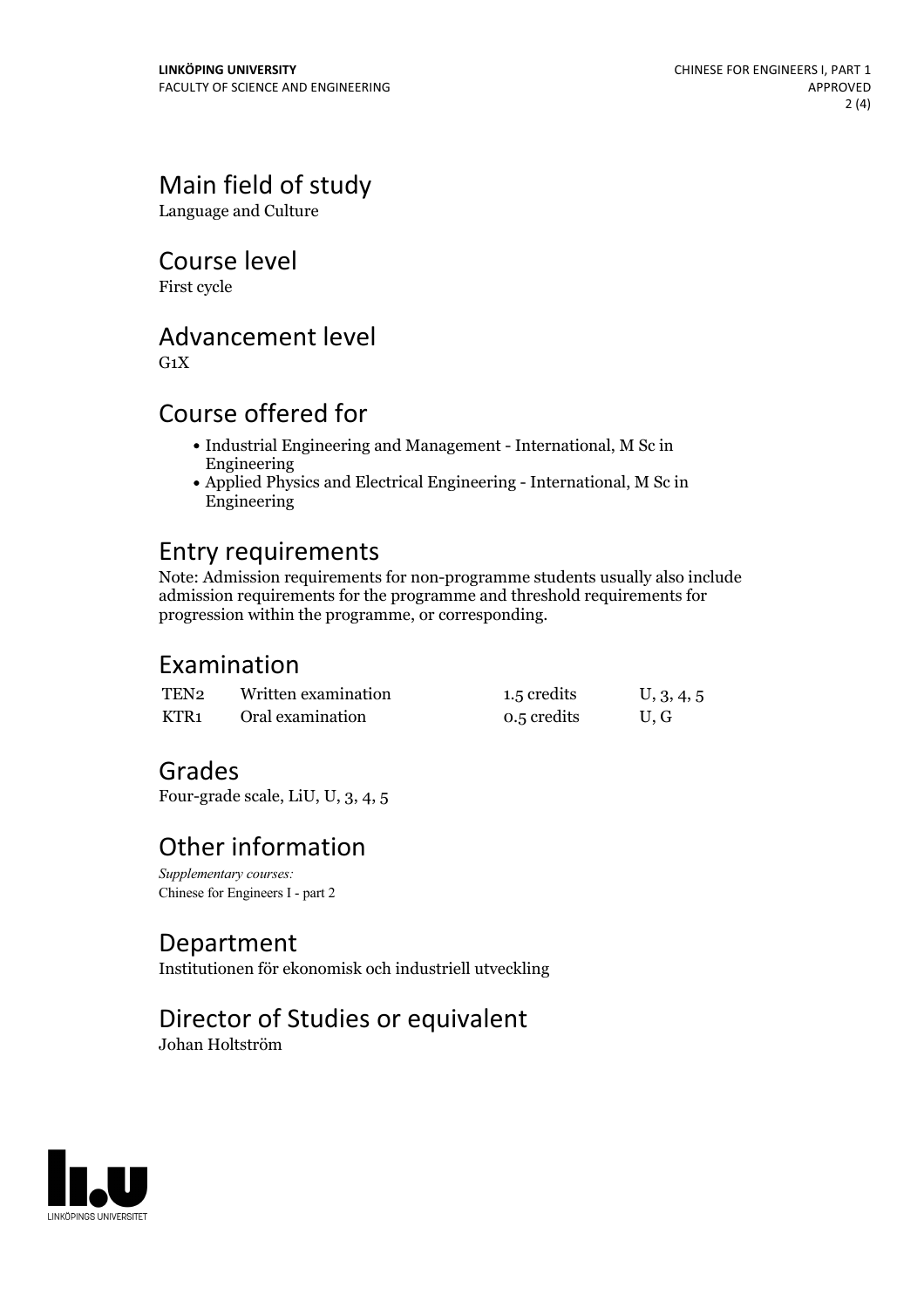# Examiner

Li Li Tunek

# Education components

Preliminary scheduled hours: 16 h Recommended self-study hours: 37 h

## Course literature

Fastställs senare.